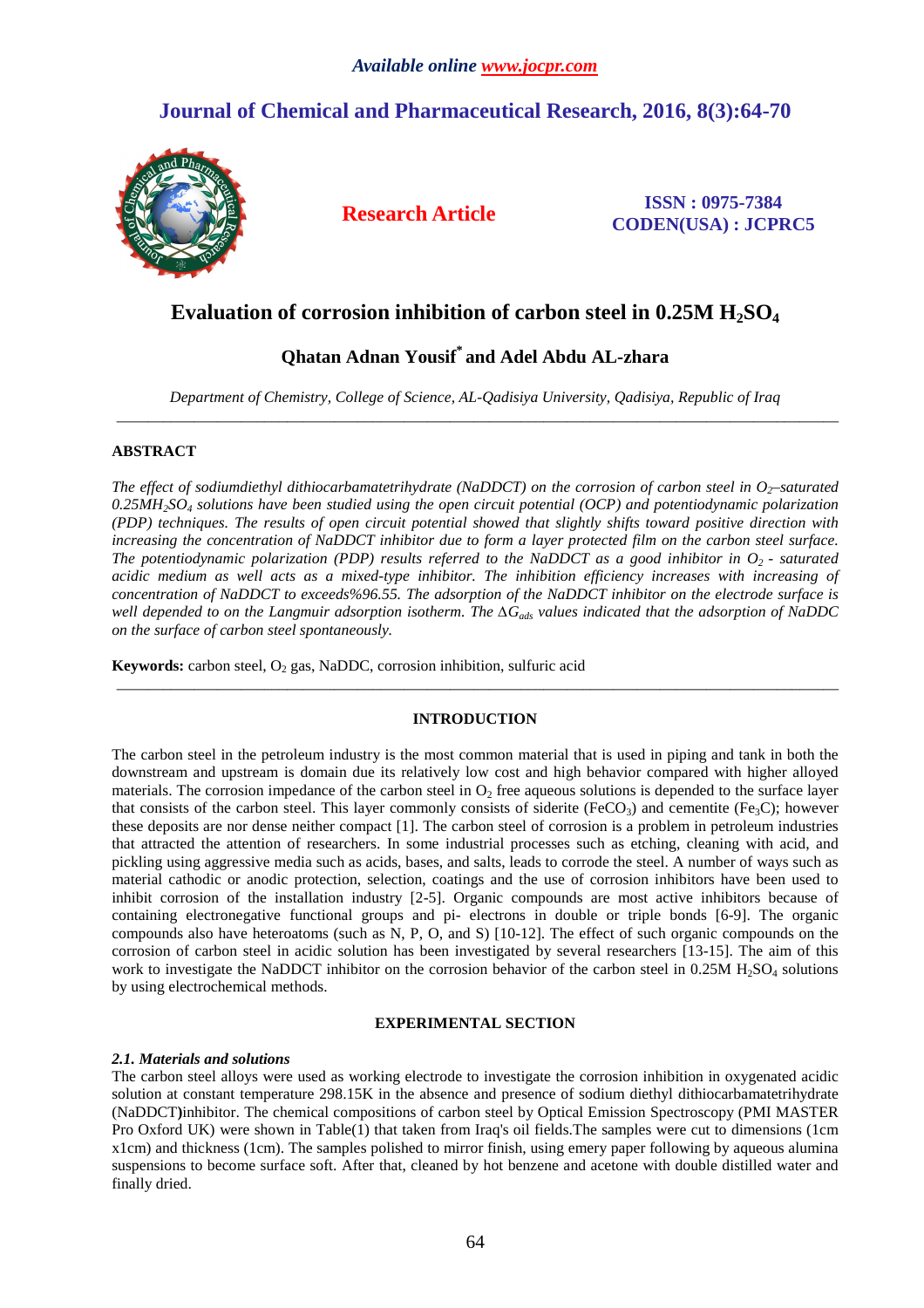|  |  |  | Table (1): Chemical composition of carbon steel by Optical Emission Spectroscopy |
|--|--|--|----------------------------------------------------------------------------------|
|  |  |  |                                                                                  |

\_\_\_\_\_\_\_\_\_\_\_\_\_\_\_\_\_\_\_\_\_\_\_\_\_\_\_\_\_\_\_\_\_\_\_\_\_\_\_\_\_\_\_\_\_\_\_\_\_\_\_\_\_\_\_\_\_\_\_\_\_\_\_\_\_\_\_\_\_\_\_\_\_\_\_\_\_\_

| Elements | Si | Mn | Mo                                                   | Ni | F۵      |
|----------|----|----|------------------------------------------------------|----|---------|
| $Wt.$ %  |    |    | $2.18$   3.10   1.36   0.102   0.127   0.213   0.596 |    | Balance |

The working steel specimen cut from cylindrical rods of carbon steel was covered with epoxy, so that its crosssectional area, 1cm, was in contact with the solution. Experiments were carried out at constant temperature 298.15K by using a calibrated thermostat bath circulator from HYSC company. The solutions for all the experiments were prepared freshly with double distilled water, in sulphuric acid (which obtained from Scharlau company).0.25M  $H_2SO_4$  solutions were prepared by dilution of an analytical reagent grade 97%  $H_2SO_4$  with distilled water.

### **2***.2. Corrosion Inhibition Study*

In order to study the inhibitive action of sodium diethyl dithiocarbamatetrihydrate (NaDDCT) as inhibitor (which supplied from SIGMA-ALDRICH Company) towards the corrosion of carbon steel in acidic solutions, experiments were carried out in 0.25M H<sub>2</sub>SO<sub>4</sub>, in absence and the presence of NaDDCT inhibitor in various concentration  $1 \times 10^{-3}$ Mto 3  $\times$  10<sup>-3</sup> M at 298.15K. The chemical structure of the investigated compound is given Figure (1).



**Figure (1): The chemical structure of sodium diethyl dithiocarbamatetrihydrate** 

#### *2.3. Electrochemical measurement*

For the electrochemical measurement used a conventional five necks Pyrex glass cell, three-electrodes, including a working electrode( carbon steel), a platinum electrode as an auxiliary and Saturated Calomel electrode (Hg |  $Hg_2Cl_{2(s)}$  | KCl)as a reference. While, two necks, one to enter the gas and the other to get out oxygen gas (purity 99.99%). The working electrodes were made of carbon steel which was holder using epoxy resin with a square surface of  $1 \text{cm}^2$ . The auxiliary electrode was a platinum foil and coating by black platinum in all the experiments to increase a large surface area and high catalytic activity, The saturated Calomel electrode with a fine Luggin capillary tube positioned close to the working electrode surface in order to minimize Ohmic potential drop (IR). After that, The working electrode, Platinum auxiliary electrode and reference electrode with a fine Luggin capillary immersed in the test solution and connected by Potentiostat/Galvanostat for measurement the open circuit potential (OCP) and the potentiodynamic, After that, using an Echem Analyst ( version 6.23) to obtain the electrochemical parameters for Tafel polarization curves at a polarizing value  $\pm 100$  mV with respect to the free corrosion potential.

## **RESULTS AND DISSUASION**

### **3.1- Open circuit potential**

Figure 2 shows the potential of carbon steel immersed in  $O_2$  – saturated 0.25M H<sub>2</sub>SO<sub>4</sub> solution was measured as a function of time in the absence and presence of  $(1 \times 10^{-4} \text{ to } 3 \times 10^{-3} M)$  of NaDDCT inhibitor. Open circuit potential measurements apparent from Figure(2) that the open circuit potential of  $0.25M H_2SO_4$  in the absence of the inhibitor decreases with time and the end of reaches a steady state value at (10 min). In without of addition of sodium diethyldithiocarbamatetrihydrate inhibitor, the potential at steady state ( $E_{ocp}$  at t = steady state) become more negative than the immersion potential (Eocp at  $t = 0$ ), suggests that before the steady-state condition is investigated; which represents the dissolve pre-immersion air formed oxide film the presence on the carbon steel surface according to the following equation(1)[16].

## $Fe2O3 + 3H_2SO_4 \rightarrow Fe_2(SO_4)_3 + 3H2O(1)$

At low concetration of inhibitor shifts values of the steady state potential towards noble direction (positive direction) values and without changing in the E–t curves features and the shifts become more by increasing of NaDDCT concentration. The noble shifts for the open circuit potential enhanced the formation of a protective layer of the NaDDC inhibitor on the carbon steel surface [17]. These results may indication to the formation of a stable Fe(II)complexes with the sulfur atom as ligands in the (NaDDCT) molecule [18].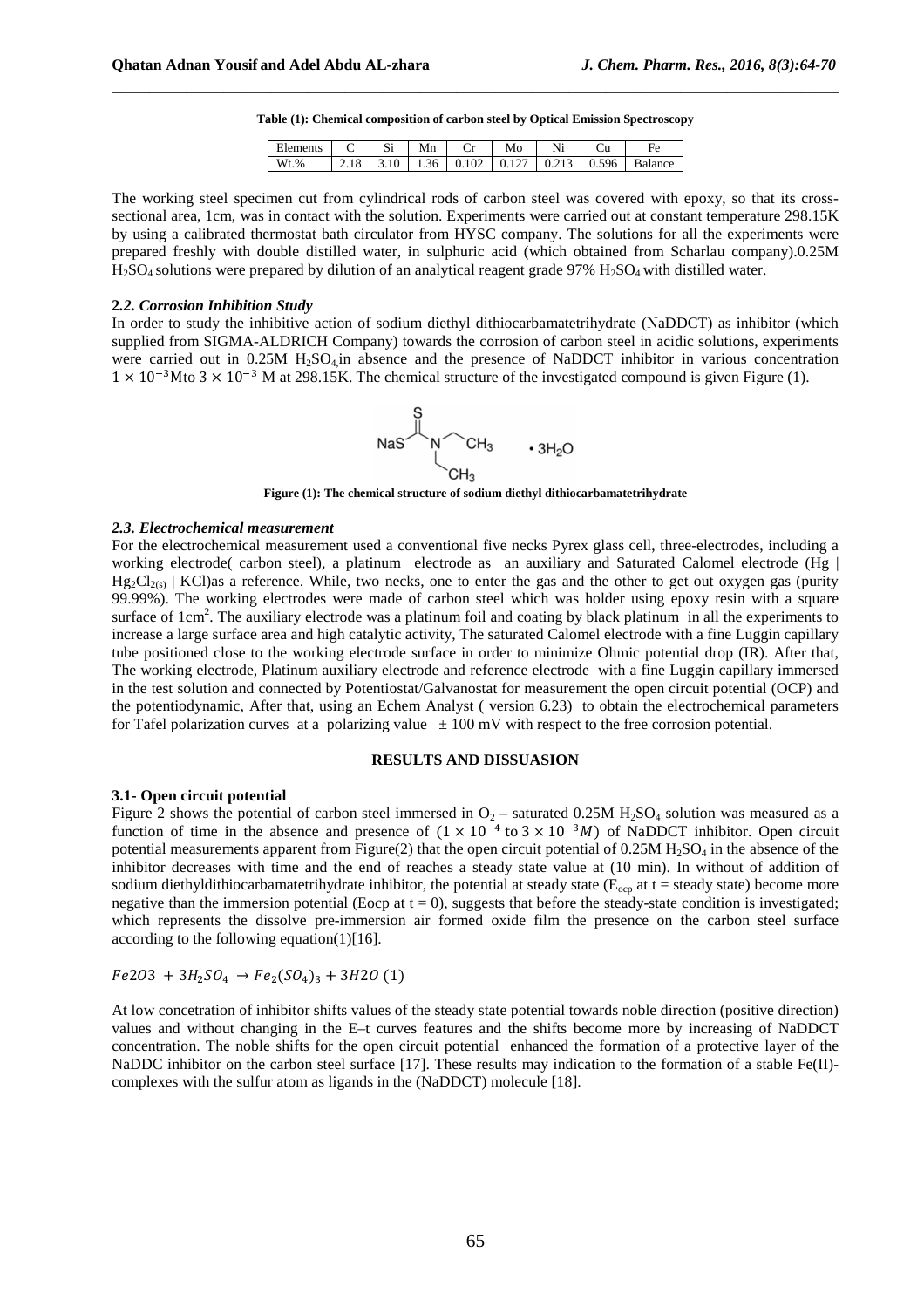

**Figure (2): Show the open circuit potential (OCP) for the carbon steel in O2 – saturated 0.25M H2SO4 solution in the presence of the**  various concentration (0 *M,*  $1\times10^{-4}$  *M ,*  $3\times10^{-4}$  *M,*  $6\times10^{-4}$  *M,*  $1\times10^{-3}$  *M and*  $3\times10^{-3}$  *M*) of NaDDCT at 298.15K

#### **3.2- Potentiodynamic Polarization Curve**

Potentiodynamic polarization curves of the cathodic and the anodic for the carbon steel surface recorded at scan rate 0.5mvs<sup>-1</sup> in  $O_2$  – saturated 0.25M H<sub>2</sub>SO<sub>4</sub> solution and the presence of different concentration of NaDDCT inhibitor at 298.15K are given in Figure 3.The increasing of the NaDDCT concentration inhibitor decreases both the anodic and the cathodic corrosion current density with reducingof current density values. Thus, the decrease in the corrosion current density suggested the inhibitive action of NaDDC. Electrochemical parameters such as the corrosion current density (i<sub>corr</sub>), corrosion potential (E<sub>corr</sub>), the anodic Tafel constant (βa) and the Cathodic Tafel constant (βc) were calculated from Tafel plots and shown in Tables 2.



**Figure (3): Shows potentiodynamic polarization curves for carbon steel in O2 – saturated of 0.25M H2SO4 in the absence and presence of different concentration of NaDDCT inhibitor(0M, 1x10 -4M,3x10-4M , 6x10-4M, 1x10-3Mand 3x10-3M) at 298.15 K** 

**Table (2): Shows the kinetic parameter for carbon steel in O2 – saturated of 0.25M H2SO4 and the absence and presence of different concentration of NaDDCT inhibitor at 298.15 K** 

| Conc. Inh.         | $1_{\rm Corr}$                  | $E_{Corr}$ |             | $\beta_c$   |
|--------------------|---------------------------------|------------|-------------|-------------|
| (M)                | $(\mu \text{A} \text{cm}^{-2})$ | (mV)       | (mV/decade) | (mV/decade) |
|                    | 374.0                           | $-549.0$   | 54.30       | 127.7       |
| $1 \times 10^{-4}$ | 48.30                           | $-552.0$   | 52.20       | 82.80       |
| $3 \times 10^{-4}$ | 41.10                           | $-567.0$   | 57.30       | 98.30       |
| $6 \times 10^{-4}$ | 34.40                           | $-556.0$   | 46.20       | 80.60       |
| $1 \times 10^{-3}$ | 26.90                           | $-568.0$   | 81.20       | 98.40       |
| $3 \times 10^{-3}$ | 12.90                           | $-558.0$   | 51.90       | 64.20       |

The results in a table(2) show that in the presence of NaDDC inhibitor, the value of corrosion current density  $(i_{corr})$ was decreased. These behaviors prove its ability to inhibit the corrosion of the carbon steel in  $O_2$  - saturated 0.25M H2SO4 solution. The corrosion current densities were decreased as shown in Figure 4, indicating that the NaDDCT inhibitor inhibits both the anodic and cathodic reactions through adsorption on the carbon steel surface [19]. Whereas, changes in values Tafel slope anodic Tafel constants (βa) and cathodic Tafel constant (βc) upon addition of NaDDCT inhibitor which indicates that NaDDCT inhibitor is adsorbed at both anodic and cathodic sites [20].The corrosion potential shift small in the range of -568mV around the corrosion potential of -549mV and this shift towards the positive direction (noble direction) in Table 2. These results show that the addition of NaDDCT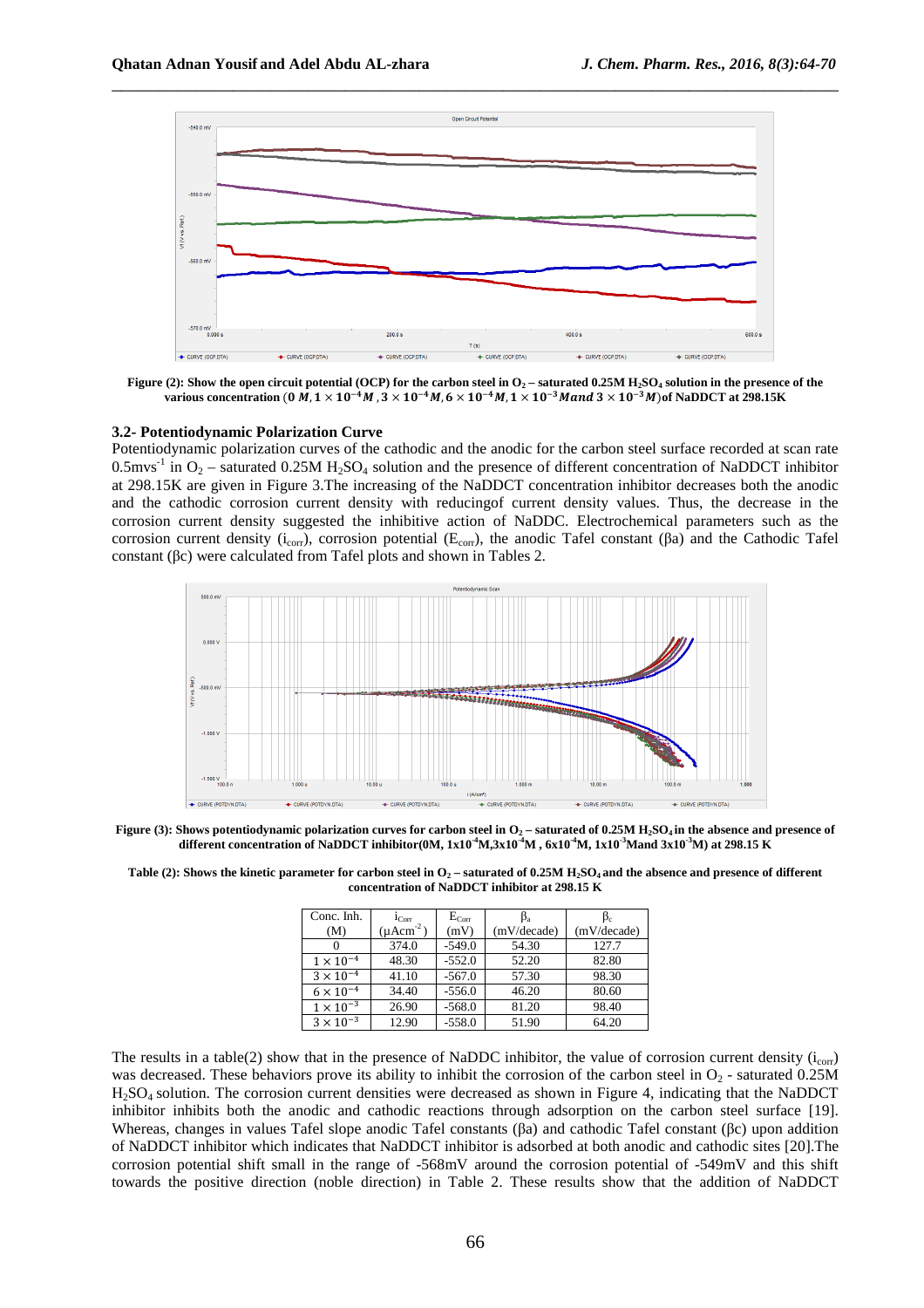compound inhibited of iron oxidation and in a lower extent hydrogen evolution, consequently these of NaDDCT compounds can be classified as mixed – type corrosion inhibitors [21].

\_\_\_\_\_\_\_\_\_\_\_\_\_\_\_\_\_\_\_\_\_\_\_\_\_\_\_\_\_\_\_\_\_\_\_\_\_\_\_\_\_\_\_\_\_\_\_\_\_\_\_\_\_\_\_\_\_\_\_\_\_\_\_\_\_\_\_\_\_\_\_\_\_\_\_\_\_\_



**Figure (4): Shows decrease icorr with increasing of NaDDCT concentration**

The surface coverage (*θ*) and inhibition efficiency were calculated as [22]:

$$
\theta = \left(\frac{i_{corr.uninh.} - i_{corr.inh.}}{i_{corr.uninh.}}\right)(2)
$$

$$
IE = \theta \times 100
$$
 (3)

Where,  $i_{corr.uninh}$  and  $i_{corr.inh}$  represents absence and presence inhibitors respectively, are given in table 3.

From data in Table, 3 shows decrease the corrosion rate and increase the inhibition efficiency (%IE) and the fractional surface coverage (θ) as in shown figure 5and 6. This behavior indicates that the NaDDCT inhibitor adsorbed on the carbon steel surface [23].

**Table 3:Shows corrosion rate, inhibition efficiency, and surface coverage degree for carbon steel in O2 – saturated of 0.25M H2SO4 in the presence and absence of different concentration of NaDDC inhibitor at 298.15 K** 

|                    | Corrosion Rate(mpy) | $%$ IE | Θ    |
|--------------------|---------------------|--------|------|
|                    | 138.8               |        |      |
| $1\times10^{-4}$   | 17.93               | 87.08  | 0.87 |
| $3 \times 10^{-4}$ | 15.25               | 89.01  | 0.89 |
| $6 \times 10^{-4}$ | 12.78               | 90.80  | 0.90 |
| $1 \times 10^{-3}$ | 9.973               | 92.80  | 0.92 |
| $3 \times 10^{-3}$ | 4.777               | 96.55  | 0.96 |



**Figure (5): Shows the relationship between the corrosion rate and the NaDDCT concentration**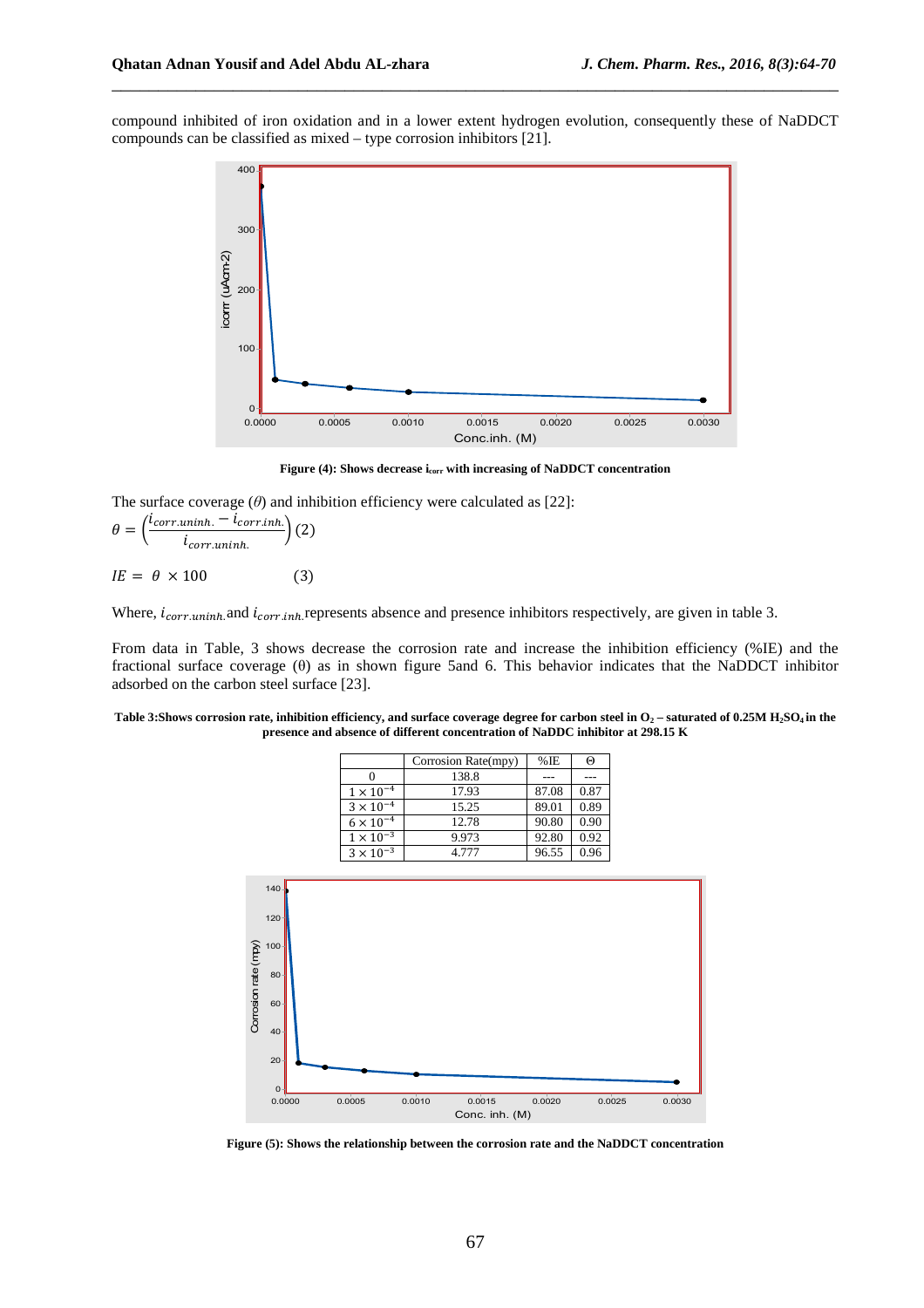

\_\_\_\_\_\_\_\_\_\_\_\_\_\_\_\_\_\_\_\_\_\_\_\_\_\_\_\_\_\_\_\_\_\_\_\_\_\_\_\_\_\_\_\_\_\_\_\_\_\_\_\_\_\_\_\_\_\_\_\_\_\_\_\_\_\_\_\_\_\_\_\_\_\_\_\_\_\_

**Figure (6): Shows the relationship between the inhibition efficiency and NaDDCT concentration**

### **3.3- ADSORPTION ISOTHERM**

It is generally assumed that the adsorption of the inhibitors on the metal surface is an essential step in the inhibition mechanism [24]. Several adsorption isotherms were assessed and the Langmuir adsorption isotherm was found to be the best description of the adsorption behavior of the studied inhibitor, which obeys to [25-28]:

$$
\frac{C_{inh.}}{\theta} = \frac{1}{K_{ads}} + C_{inh.}
$$
 (4)

$$
\Delta G^{\circ}_{ads} = -RTln(55.5K_{ads}) \tag{5}
$$

Where $K_{ads}$  the equilibrium constant of the adsorption reaction and  $C_{inh}$  is the inhibitor concentration in the bulk of the solutionand the standard adsorption free energy  $(\Delta G_{ads.})$ , R is the gas constant  $(8.314 \text{kJmol}^{-1})$  and T is the temperature in Kelvin (298.15K). 55.5 is the concentration of water in solution in mol $L^{-1}$ . Plots of  $C_{inh}/\theta$  versus  $C_{inh}$  yielded a straight line as shown in Figure7, the intercept is represent  $1/K_{ads}$  and give in table 4. The calculation the standard adsorption free energy ( $\Delta G_{ads.}$ ) from equation (4) and give in table 4.



**Figure (7): Langmuir isotherm adsorption model of NaDDCT on the surface of carbon steel in 0.25M H2SO<sup>4</sup>**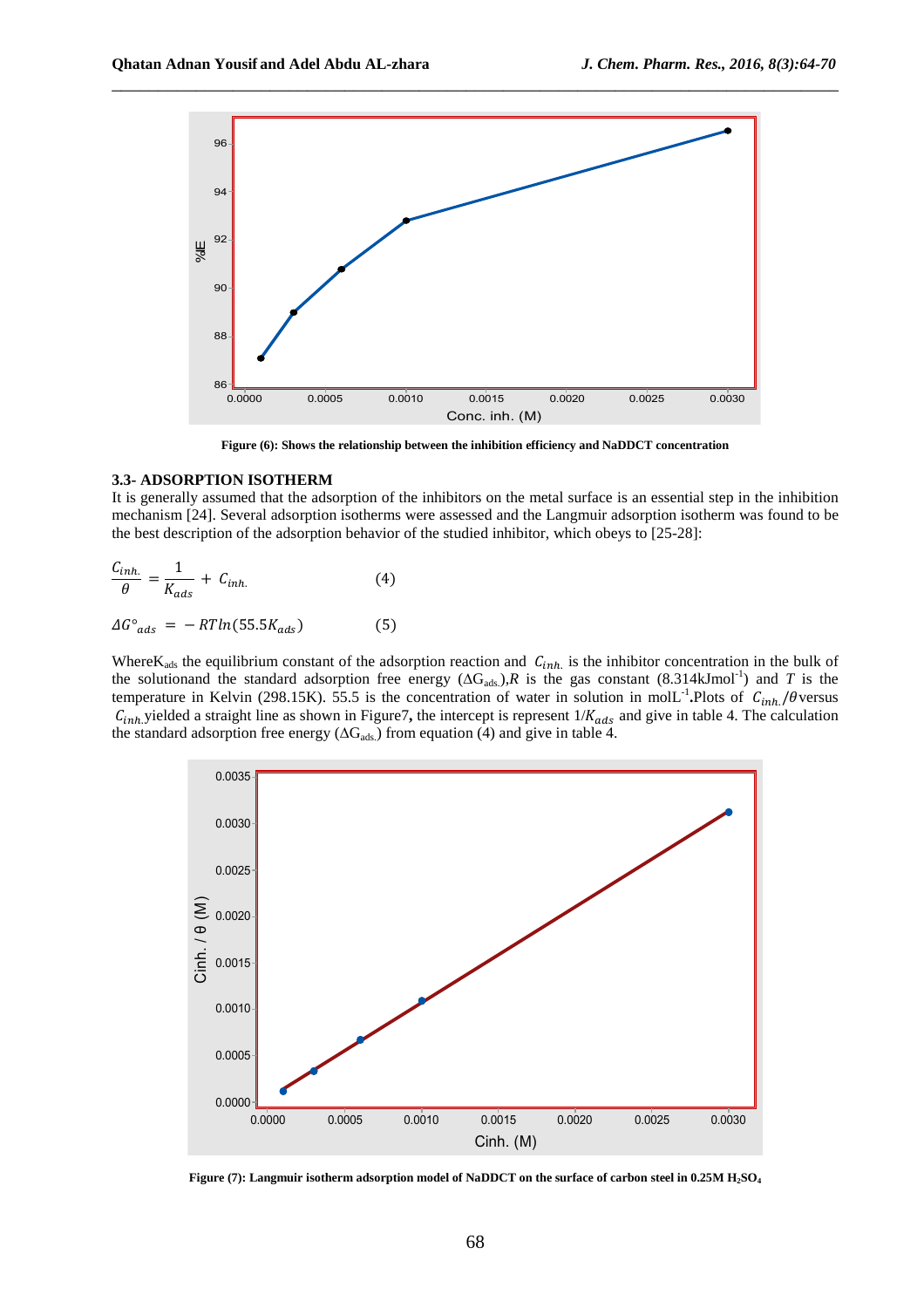**Table (4): shows the Langmuir isotherm parameters of inhibitors on carbon steel surface in 0.25 M H2SO4 solutions** 

\_\_\_\_\_\_\_\_\_\_\_\_\_\_\_\_\_\_\_\_\_\_\_\_\_\_\_\_\_\_\_\_\_\_\_\_\_\_\_\_\_\_\_\_\_\_\_\_\_\_\_\_\_\_\_\_\_\_\_\_\_\_\_\_\_\_\_\_\_\_\_\_\_\_\_\_\_\_

| R    | slope | Intercept | $N_{ads.}$ | $-\Lambda$ G(KJ mol <sup>-1)</sup> |
|------|-------|-----------|------------|------------------------------------|
| .000 | 1.034 | 0.000032  |            | `5.61.                             |

The slopes close to 1.034 and the linear correlation coefficients(R) are close to 1, as shown in Table 4, indicating that the adsorption of the NaDDCT inhibitor on the carbon steel surfaces is well depended to the Langmuir adsorption isotherm [29]. The relatively high value of the adsorption equilibrium constant  $(K_{ads})$  in Table 4shows the high adsorption ability of NaDDCT inhibitor on the carbon steel surface  $[30]$ . $K_{ads}$  large values of implying more efficient adsorption hence better inhibition efficiency [31]. The ∆G<sub>ads</sub> negative values indication of adsorption of NaDDCT on the carbon steel surface is spontaneous. Generally, the values of  $\Delta G_{ads}$  to (-20 kJ mol<sup>-1</sup>)are consistent with the electrostatic interaction between the charged metal and the charged molecules (physical adsorption) while those more negative than  $(-40 \text{ kJ mol}^{-1})$  involve sharing or transfer of electrons from the inhibitor molecules to the metal surface to form a co-ordinate type of bond (chemisorptions) and  $\Delta G_{ads}$  values between 20 and 40 KJ mol<sup>-1</sup> are mixed - adsorption [32]. In the present study, the  $\Delta G_{ads}$  values obtained for NaDDCT on carbon steel in O<sub>2</sub>-saturated  $0.25M H<sub>2</sub>SO<sub>4</sub>$  solution are -35.61KJ mol<sup>-1</sup>. This indicates that the adsorption of studied inhibitors is mixed- typical (physical and chemisorption adsorption).

### **3.4- Mechanism of inhibition**

The results which obtained from electrochemical measurements concluded that the (NaDDCT) inhibit the corrosion process of carbon steel in 0.25M H<sub>2</sub>SO<sub>4</sub>. As shown in Figure 1 which explained NaDDCT structure, contain nitrogen group (N) and C=S bond. It is general assumption that the adsorption of NaDDCT molecules may adsorb on the carbon steel surface by 4 types [33, 34].

1. Electrostatic interaction between the charged of  $Na^+$  - DDCT molecules and the charged of  $Fe^{2+}$  on the carbon steel surfaces.

2. Interaction of unshared electron pairs (N, S) in the NaDDCT molecule inhibitor with d-orbitals on the carbon steel surface by coordination bonds, form Fe (II) complexes.

3. Interaction of  $\pi$ - electron pairs for C=S bonds with the carbon steel surface.

4. A combination of step 1 and step 3.

### **CONCLUSIONS**

The changed in the OCP values to noble direction explained formation a protective layer from NaDDCT inhibitor on the carbon steel surface**.** The results from potentiodynamic polarization (PDP) indicated that NaDDCT as agood inhibitor in acidic medium. Thus, the potentiodynamic polarization results showed that NaDDCT as a mixed-type inhibitor due to inhibiting both anodic metal dissolution and also cathodic hydrogen evolution reactions. The inhibition efficiency increases with increasing the concentration of NaDDCT*.* The adsorption of the NaDDCT inhibitor on the carbon steel surfaces is well dependent to the Langmuir adsorption isotherm.The higher values of the equilibrium constant  $(K_{ads})$  indicated higher adsorption of the NaDDCT on the carbon steel surface. The negative value of ∆G<sub>ads</sub> indicates spontaneity in the NaDDCT adsorption on the carbon steel surface and the adsorption type is mixed – adsorption type (physical and chemisorption).

## **REFERENCES**

[1] MAkhtariZavareh.*Forensic Res*., **2014** 5( 6) 20-27.

[2] YYetriEmriadi; NJamarun.,*International Conference on Biological, Chemical and Environmental Sciences*.,**2014** (10), 3, 14-15.

- [3] LEUmoru ;AFawehinmi, ;AY Fasasi,.*Journal of Applied Sciences Research*, **2006**,(2) ,5,299-304.
- [4] FRobert ; Ross, C. *Int. J. Electrochem. Sci.* **, 2011 ,(**6) , 5, 847-859.
- [5] A.Ostovari, ,S.M.Hoseinieh, , and S.J. Hashemi,.*Corrosion Science.* **8**, 342-350, (**2009**)
- [6] HZarrok;OH Bouachrine*, PortugaliaeElectrochimicaActa.***2012** ,(**30)**,7,405-417.
- [7] NLotfi;Zarrouk,A. Chem. *Der Pharmacia Lettre*., **2015**,(**7)**,8, 1-7.
- [8] DBen Hmamou; RSalghi; L.Bammou, *Int. J. Electrochem. Sci*.**, 2012**,( 7),6, 2361 2373.
- [9] HZarrok;FBentiss, *Corros. Sci*., **2012**,( 64), 10243–252.
- [10]ZH.Tao; BRHou, *Corros. Sci.,* **2009**,( 51),5,2588–2595.
- [11]MLebrini; FRobert; C.Roos, *Corros. Sci*., **2010**,(**52),** 4,3367–3376.
- [12]MAbdallah,.*Corros. Sci.,* **2004**,(**46), 7**,1981–1996.
- [13]MAQuraishi;RN Singh,*Corrosion*., **2002**,( 58), 8**,** 201-207.
- [14]APopova;MChristov; ESokolova, *Corros. Sci.,* **2004,** (46), 11, 1333–1350.
- [15]SKarthikeyan; KRaja, *Journal of Chemical and Pharmaceutical Research*., **2015**, **7**, 906-912.